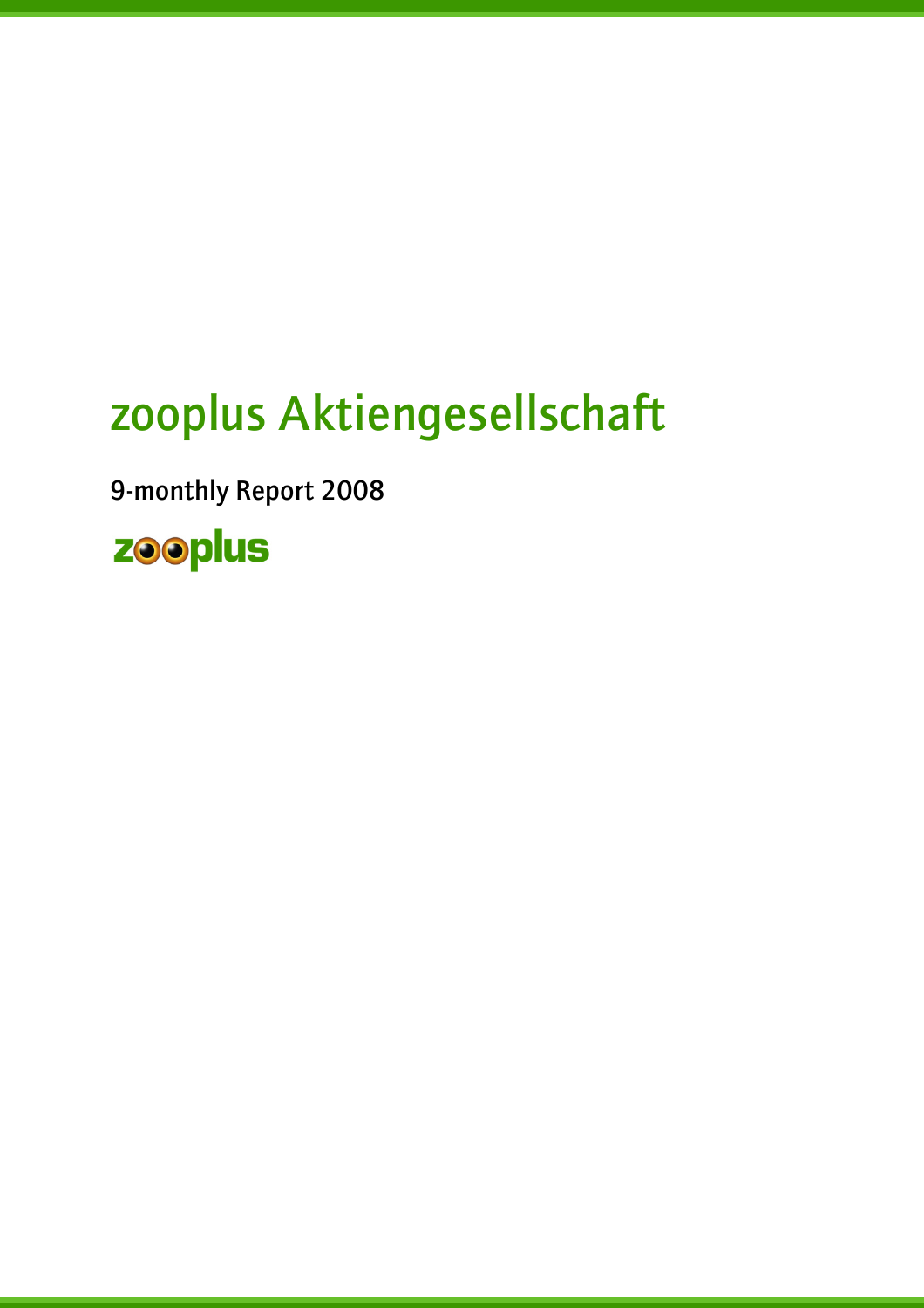## Content

|  | 3              |
|--|----------------|
|  | 4              |
|  | 4              |
|  | $\overline{4}$ |
|  | 6              |
|  | 8              |
|  | 9              |
|  | 9              |
|  |                |
|  | 11             |
|  | 12             |
|  | 13             |
|  | 14             |
|  |                |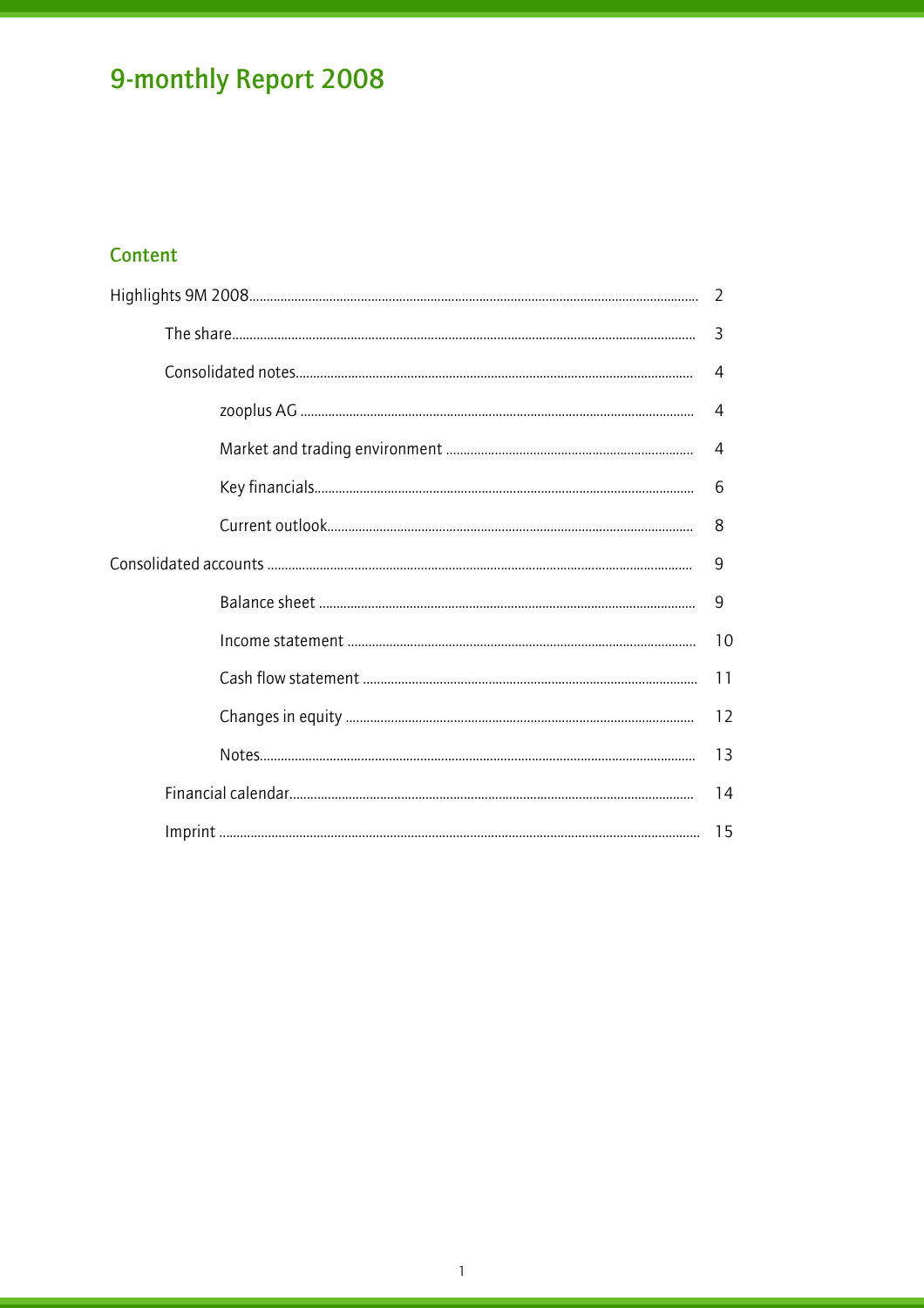## Highlights 9M 2008

- 50% increase in total sales (i.e. sales and other operating income) from EUR 39,1 mm to EUR 58,9 mm over 9M 2007
- EBIT improved to EUR 2,2 mm (9M 2007: EUR 0,4 mm) before/excluding additional positive one-off effects
- EBIT-margin increased to 3,8% (9M 2007: 1,1 %) before/excluding additional one-offs
- Consolidated net earnings increased to EUR 2,2 mm (9M 2007: EUR 0,3 mm) before/ excluding positive one-offs
- Total 9M 2008 positive one-off effects of EUR 2,8 mm due to mandatory post-ipo IFRS conversion effects
- Stock price increase from EUR 26,00 at listing to EUR 29,30 as of October 31st 2008
- Successful first 9 months reaffirm positive 2008 sales and earnings guidance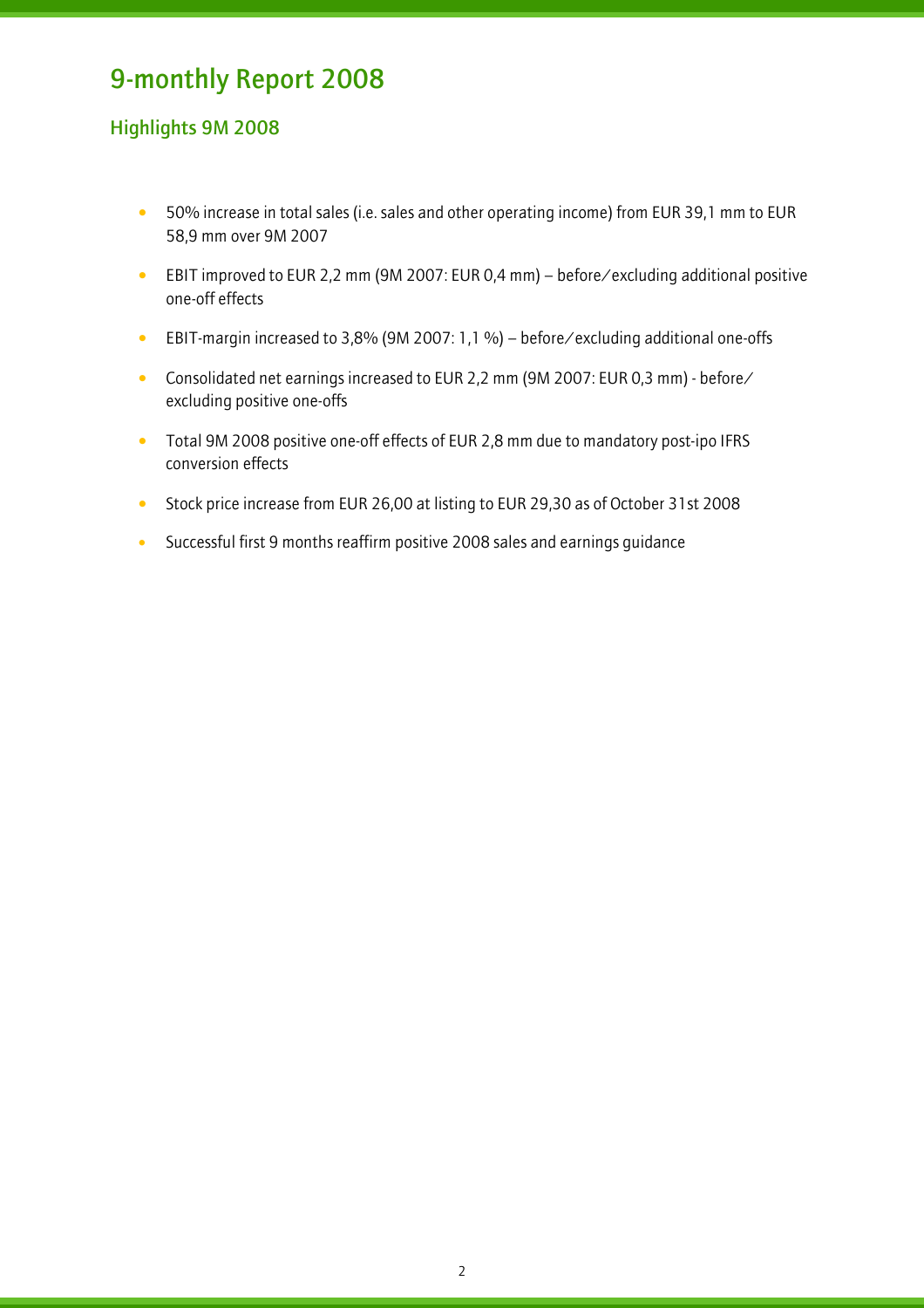### The Share

l

zooplus' total registered capital as of September 30<sup>th</sup> 2008 comprised 2.406.020 no-par value bearer shares representing a pro rata amount of the registered share capital of EUR 1,00 each.

zooplus AG's shares were publicly listed on the Entry Standard segment of the Open Market of the Frankfurt Stock Exchange on May 9<sup>th</sup> 2008. First trading occurred at EUR 26,00 per share.

As of October  $31^{st}$  2008, the zooplus share price had increased by approximately 12,7 % to EUR 29,30.

## zooplus AG is identified as follows:

International Securities Identification Number (ISIN): DE0005111702

German securities identification (WKN): 511170

Common Code: 036001097

The company's total free float (according to the criteria of Deutsche Boerse AG) stands at 5 %.

zooplus AG's designated sponsor is JPMorgan Cazenove.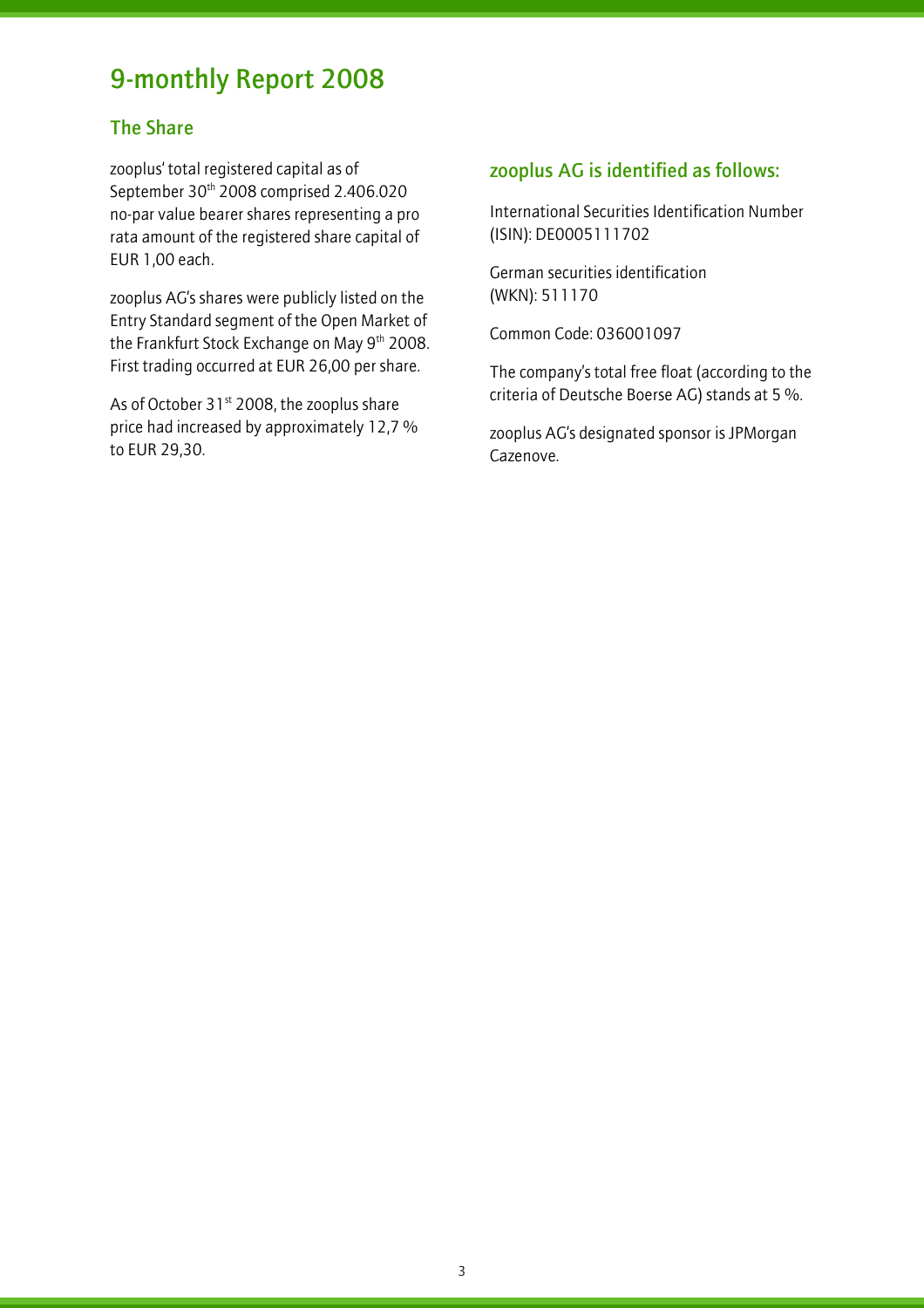#### Consolidated notes

#### zooplus AG

l

zooplus AG was set up in June 1999. The company is a leading online pet supplies retailer in Germany and other European countries. The company's core markets are Germany, Austria, France as well as the United Kingdom and the Netherlands. In total, zooplus operates 9 country-specific websites in Western and Central Europe. zooplus' most recent market entry has been the Spanish market via zooplus.es. Moreover, zooplus operates a second retail label "bitiba.de" as well as an international and multinational website "zooplus.com".

The majority of its sales (product sales and other operational income) is generated through pet supplies retail (food and non-food) through the company's websites. In total, zooplus offers approximately 7.000 different products. Most of its sales are generated through selling stocked products, thereby aiming to achieve a high degree of product availability across all European markets. In addition, certain products are shipped directly by zooplus' suppliers and manufacturers. In both cases, the product distribution is carried out by selected parcel distributors. zooplus' European distribution center is located in Staufenberg / Lower Saxony / Germany.

The company's operational headquarter is based in Unterfoehring / Germany (as of Q4 08: Munich). Fully consolidated and 100%-owned subsidiaries of the company are Matina GmbH (Rosenheim, Germany), Bitiba GmbH (Hannover, Germany) as well as zooplus services ltd (Oxford, UK; formerly zooplus retail ltd).

#### Market and Trading Environment

Key factors of zooplus' trading performance tend to be the sector-specific as well as generic influences on the German and European retail climate. These are, among others, the general

consumer climate, the development of the German as well as European pet supplies markets as well as the development of online retail within the pets supplies market in particular.

In total, the overall retail market volume for pet supplies amounted to approximately EUR 17,0 bln within the European Union in 2007. This makes pet supplies a medium-sized niche market within the overall consumer retail sector. zooplus estimates that the overall market will remain stable for the near future. In addition, zooplus benefits from the general growth of online retail which leading research institutes expect to continue over the coming years.

In comparison with other retail segments, the present share of online retail out of total retail is relatively modest within the pets supplies sector. As a leading player, zooplus is well positioned to benefit from further growth in this area.

zooplus' product sales are only subject to minor seasonality effects due to relatively stable and constant underlying demand structures (in the areas of pet foods and other recurring demands).

On the backdrop of a weakening overall business and consumer climate in large areas of Western Europe zooplus considers itself wellprepared and positioned as an online-only retailer. As of November 2008, zooplus has not seen any major noticeable detrimental effects with respect to sales or profit dynamics. This so far confirms the company's previous experiences during economic downturns which were mostly limited in effect to the traditional offline retail sector within the pet supplies space. In addition, pet supplies as a product category historically tends to show relatively low degrees of price and demand sensitivities also within the context of a weaker overall economic climate. In addition, the management believes that times of weaker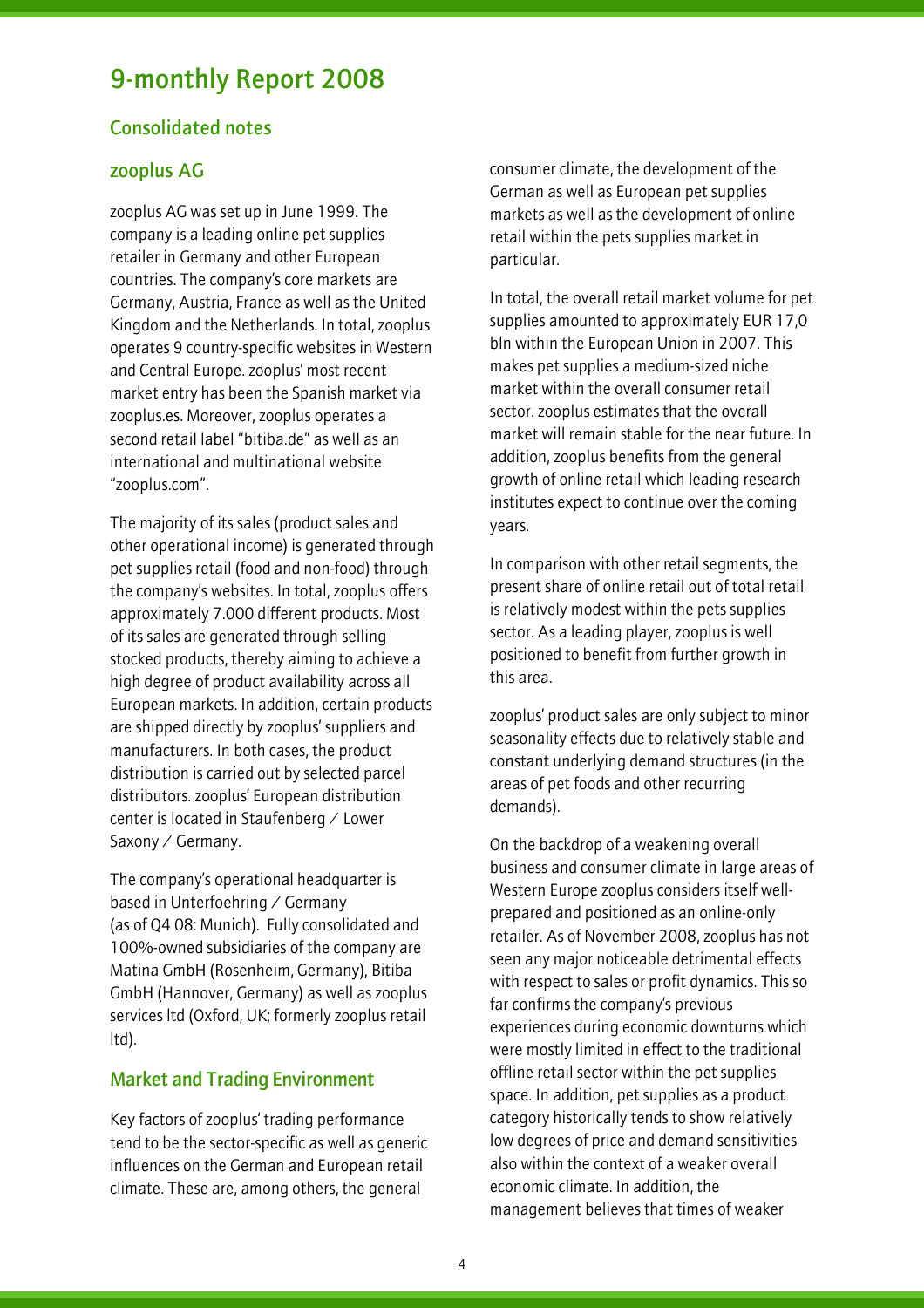l

consumer sentiment generally tend to open up new business opportunities for online retailers as consumers tend to spend more time on looking for alternative and better ways of shopping. In total, the management believes

that zooplus will emerge with a stronger and considerably improved overall competitive positioning out of any potential economic and demand downturn.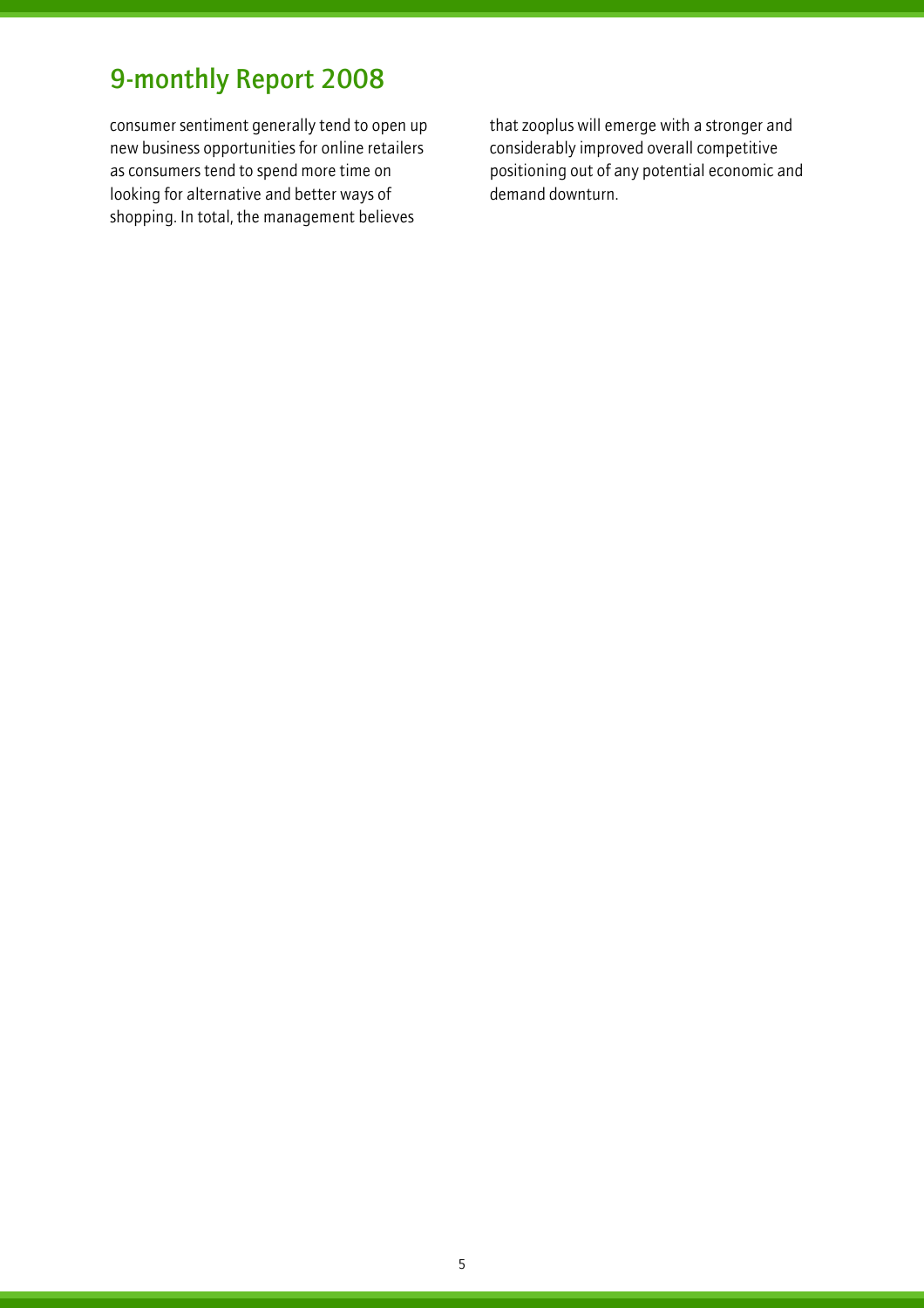### Key financials

l

All percentage figures outlined below are approximate figures and might be subject to rounding differences with respect to the more detailed figures shown in the consolidated accounts.

#### Development of total sales and income

Overall, total sales increased by 50 % from EUR 39,1 mm to EUR 58,9 mm y-o-y. This reflects organic sales growth both domestically and internationally as well as a sustained increase in other operating income during the period on the backdrop of the company's overall growth.

#### Development of major expenditure items

Costs of goods sold (cost of materials ) did only increase below the overall rate of sales growth y-o-y. During the first 9 months of 2008 COGS amounted to 59,3 % of total sales, which is down from 59,9 % of total sales y-o-y. In tune, the company's net product sales margin increased from 40,1 % in 9M 2007 to 40,7 % in 9M 2008.

Also to be remarked upon is the below-par  $(=$ less than overall sales growth) increase in personnel costs y-o-y. Total personnel costs increased from EUR 2,3 mm to EUR 3,0 mm. This corresponds to an improvement of zooplus' overall personnel cost quota from 6,0 % to 4,9 % (of total sales).

Other expenses increased from EUR 12,7 mm in 9M 2007 to EUR 18,6 mm in 9M 2008. This also reflects a positive below-par increase. As a result, other expenses decreased from 32,5 % to 31,5 % of total sales.

Total depreciation increased from EUR 0,2 mm to EUR 0,3 mm y-o-y.

It is important to note that the 9M 2008 results are subject to 2 major one-off effects which result in a net improvement of overall earnings to an amount of approximately EUR 2,8 mm.

The first effect (shown under the company's positive tax income) is due to the capitalization of the tax advantages of the company's tax losses carried forward. The validity of the

company's claim to fiscally make use of these losses carried forward (emanating from the company's first years in business) was finally and legally acknowledged by the German tax authorities in early 2008. Under IFRS accounting standards this necessarily leads to a positive EUR 4,8 mm (non-cash) one-off effect.

The second effect is due to the company's listing at the Frankfurt Stock Exchange in May 2008. Whilst until q1 2008 all IPO-related costs were capitalized under IFRS rules, the successful listing means that with the end of the IPO project all related costs had to be shown through the company's profit & loss accounts. This amounts to EUR 2,0 mm overall.

In total, these one-off effects result in a positive effect of approximately EUR 2,8 mm. In the following, we have tried to separate out these one-off effects whenever sensibly possible for transparency reasons.

#### Earnings Development

Total operating income (excluding one-offs) improved form EUR 0,4 mm to EUR 2,2 mm y-o-y.

Including one-off IPO costs, total operating income stood at EUR 0,3 mm. It is to be noted, however, that a large proportion of these oneoff effects were occurred and became casheffective in 2006 and 2007 already.

#### EBIT and consolidated Earnings

Overall EBIT improved form EUR 0,4 mm to EUR 2,2 mm y-o-y (excluding one-offs).

Consolidated profits (after tax) improved from EUR 0,3 mm during 9M 2007 to EUR 4,8 mm during 9M 2008. This includes the one-off effects outlined above.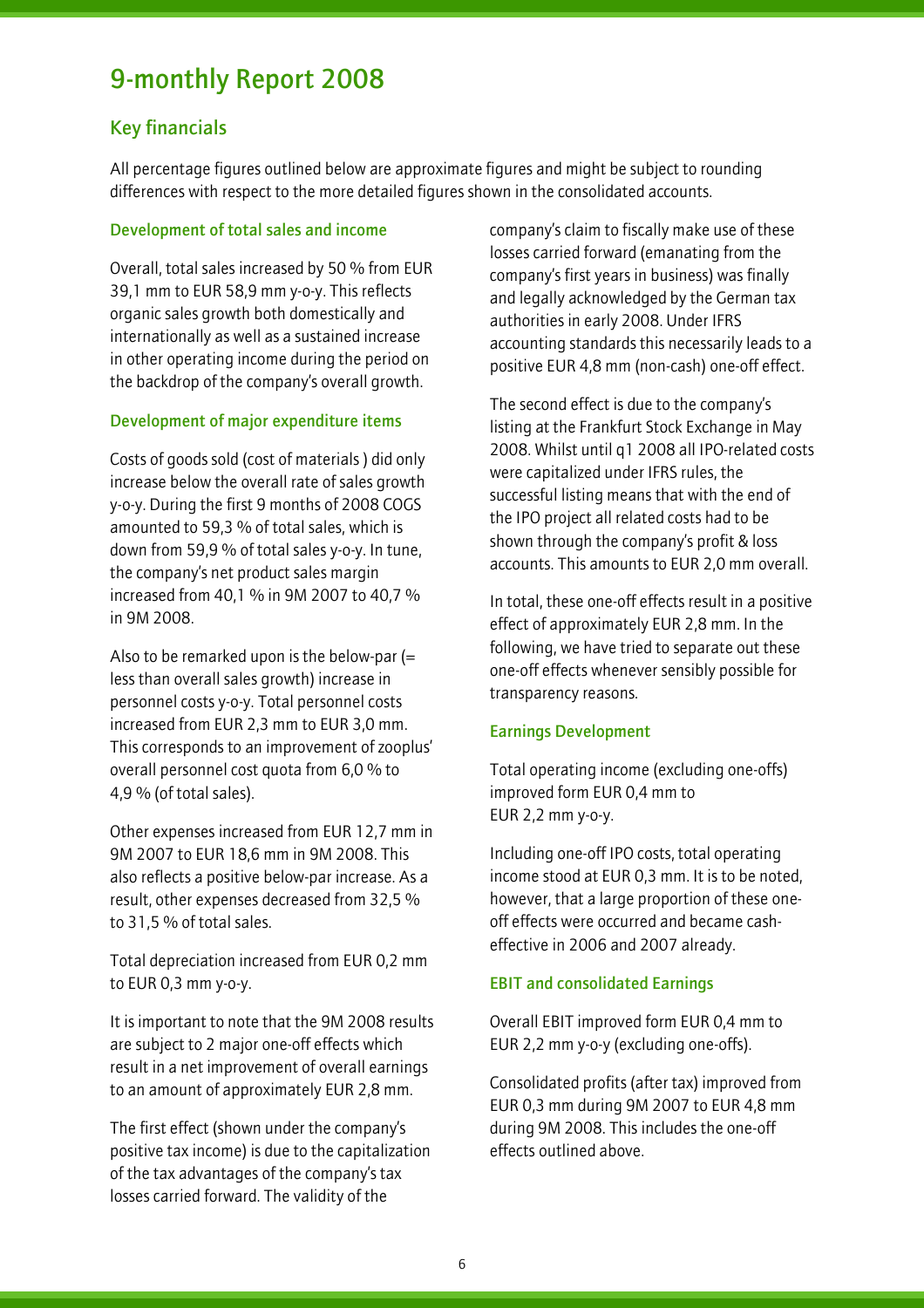On a pro forma comparable basis (excluding one-off effects), consolidated profits (after tax) improved form EUR 0,3 mm to EUR 2,0 mm y-o-y.

#### Assets and Financing

l

Total long-term assets were EUR 5,2 mm at the end of September 2008 and, therefore, up EUR 4,2 mm compared to year end 2007. This mainly reflects the one-off tax effect described above.

Total short-term assets increased from EUR 10,6 mm at the end of 2007 to EUR 12,5 mm at the end of the first 9 months of 2008. The main reason behind this development was a notable increase in inventory due to the expansion of the company's private label and direct sourcing business as well as a planned increase in SKUs and product availability. In addition, accounts receivable increased - albeit below the rate of the company's underlying sales growth. It should be noted that total write-offs regarding accounts receivable remain constantly low at approximately 1 % of total sales.

Total equity stood at EUR 8,9 mm at the end of 9M 2008 versus EUR 4,0 mm as of Dec 31st 2007. The current equity-to-debt ratio, therefore, stands at 50 %.

Accounts payable amounted to EUR 4,7 mm as of September 30<sup>th</sup> 2008 versus EUR 3,1 mm at the end of 2007.

The company has a flexible bank overdraft of up to EUR 2,5 mm at its disposal which it uses opportunistically for its working capital financing needs.

Other liabilities including financial debt remained relatively constant with a slight increase from EUR 4,0 mm to EUR 4,1 mm during the first nine months of the year. A major component of these financial debts are national and international VAT liabilities which the company settles at regular intervals.

All in all, the company's total balance sheet volume amounted to EUR 17,7 mm at the end of September 2008 versus EUR 11,6 mm at the end of 2007.

Cash flow from operations was EUR -1,4 mm in 9M 2008 versus EUR -0,6 mm in 9M 2007. This reflects, among others, VAT payments in various European countries as well as a deliberate one-off expansion of stocks and warehousing capacity. Considerably lower were cash flow from investing activities (EUR -0,3 mm in 9M 2008 vs. EUR -0,7 mm in 9M 2007). Cash flow from financing activities ( $EUR - 0.6$ ) mm in 9M 2008 versus EUR 1,9 mm in 9M 2007) were influenced by the company's EUR 1,9 mm capital increase in June 2007 and the final repayment of the last remaining shareholder loan of EUR 0,5 mm in h1 2008.

As an online retail operation, zooplus is subject to considerable volatilities in key balance-sheet and cash-flow figures such as inventory, accounts payable or VAT liabilities. This results in markedly higher numeric swings and volatilities than the company's underlying earnings might suggest.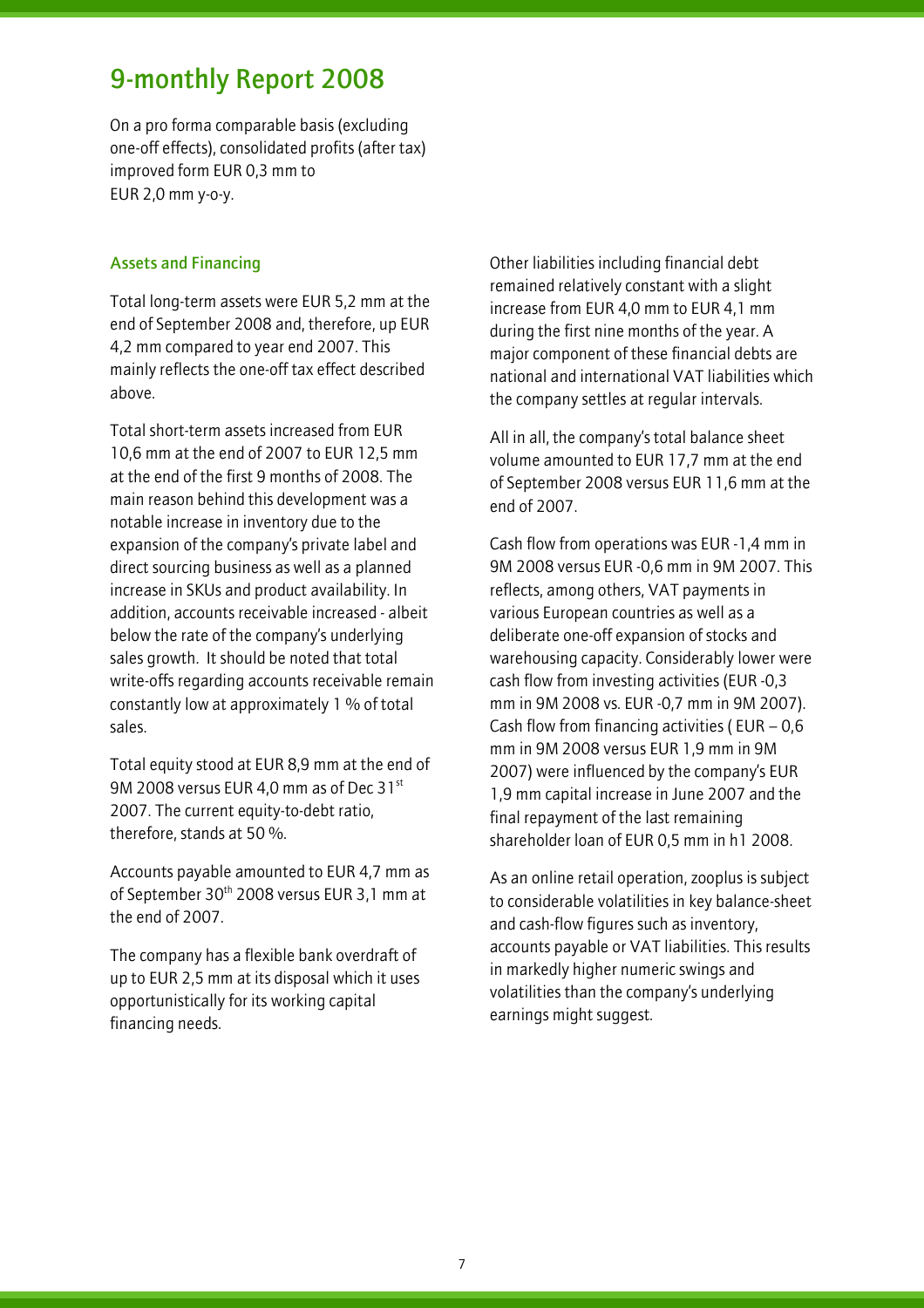#### Current Outlook

l

zooplus has had an excellent 9M 2008 by successfully combining both strong growth and earnings momentum. This is setting the benchmark for zooplus' short- and medium term future and causes the management to revise upwards its current outlook. For 2008 as a whole the company expects to generate an EBIT (excluding one-off effects with an additional positive overall effect) in a range of EUR 2,8 – 3,0 mm on sales of at least EUR 80 mm. This represents a y-o-y growth rate of around 45 % and an approximate tripling of EBIT.

The company aims to move its current listing at Frankfurt Stock Exchange's Open Market "Entry

Standard" segment to the regulated "Prime Standard" market segment in the second half of 2009 and is also investigating a potential secondary listing on the London Stock Exchange in the course or after such a transaction has been completed.

Important events after the end of the third quarter did not occur apart from the successful completion of the move of the company's headquarters from Unterfoehring to downtown Munich. This also requires to adapt the company's legal and tax registration accordingly. To that effect, an extraordinary general meeting will take place on December 12th 2008.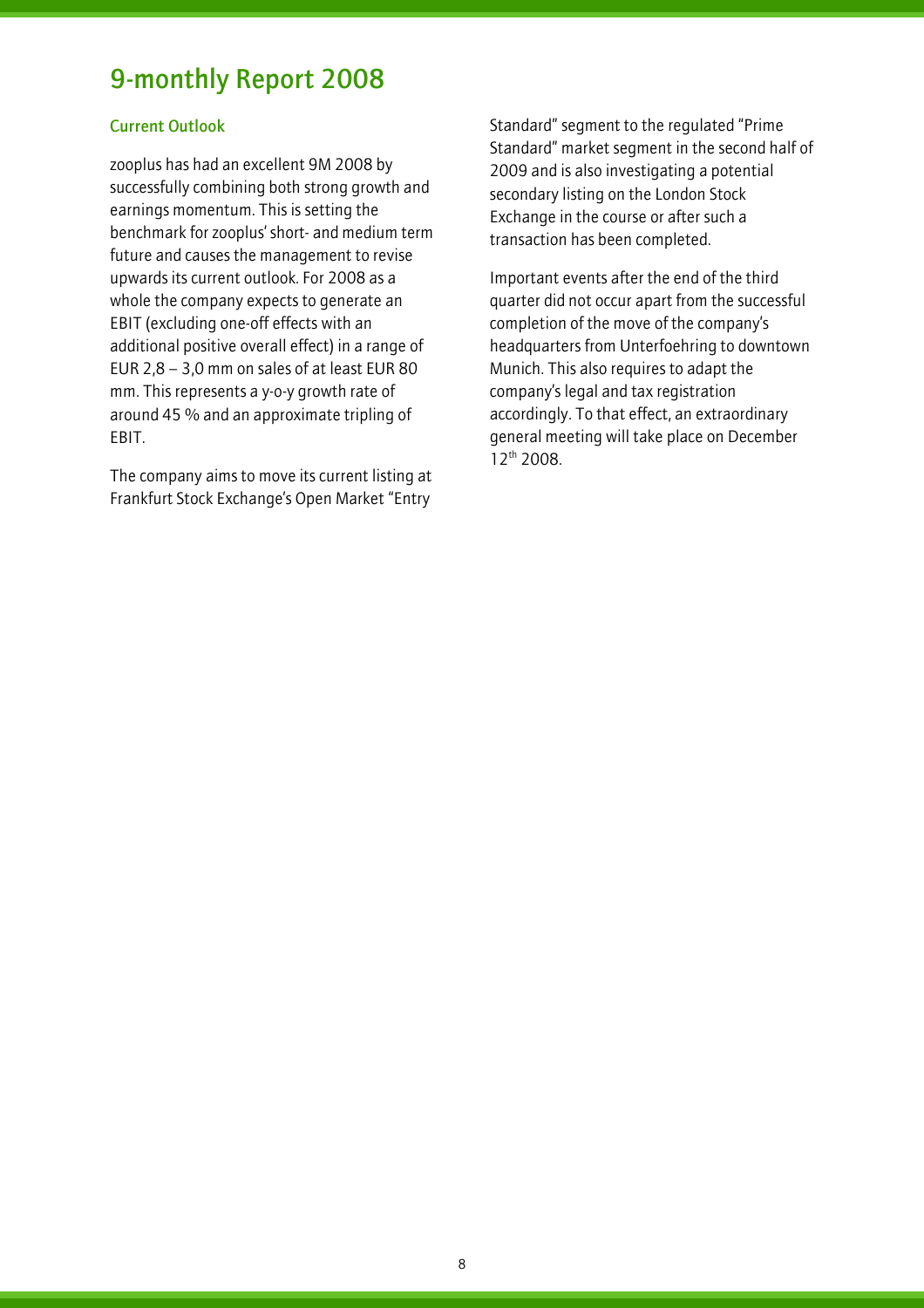## Consolidated Balance Sheet

|                    | <b>Consolidated Balance Sheet as of September 30th 2008 (IFRS)</b> |                            |                            |
|--------------------|--------------------------------------------------------------------|----------------------------|----------------------------|
|                    |                                                                    | Sep 30th 2008              | Dec 31st 2007              |
|                    |                                                                    | <b>Euro</b>                | <b>Euro</b>                |
|                    |                                                                    |                            |                            |
| A. ASSETS          |                                                                    |                            |                            |
| L.                 | <b>LONG-TERM ASSETS</b>                                            | 558.965,51                 | 495.724,38                 |
| Π.                 | Intangible assets                                                  | 318.189,16                 | 440.530,54                 |
| III.               | <b>Financial assets</b>                                            | 22.483,50                  | 22.483,50                  |
| IV.                | Deferred tax assets                                                | 4.289.302,41               | 48.870,22                  |
|                    |                                                                    |                            |                            |
|                    | Total long-term assets                                             | 5.188.940,58               | 1.007.608,64               |
|                    |                                                                    |                            |                            |
|                    |                                                                    |                            |                            |
| В.                 | <b>SHORT-TERM ASSETS</b>                                           |                            |                            |
| L.<br>Ш.           | Inventory<br>Advance payments                                      | 7.290.853,62<br>288.028,07 | 3.347.914,84<br>369.983,34 |
| Ш.                 | <b>Accounts receivable</b>                                         | 3.625.099,79               | 2.572.256,53               |
| IV.                | Other short-term assets                                            | 1.032.203,78               | 2.939.630,99               |
| V.                 | Cash in hand and cash equivalents                                  | 294.397,56                 | 1.408.758,81               |
|                    |                                                                    |                            |                            |
|                    | Total short-term assets                                            | 12.530.582,82              | 10.638.544,51              |
|                    |                                                                    |                            |                            |
|                    |                                                                    | 17.719.523,40              | 11.646.153,15              |
|                    |                                                                    |                            |                            |
| <b>LIABILITIES</b> |                                                                    |                            |                            |
| А.                 | <b>EQUITY</b>                                                      |                            |                            |
| L.                 | Capital subscribed                                                 | 2.406.020,00               | 2.386.150,00               |
| Ш.                 | Capital reserves                                                   | 20.511.350,21              | 20.458.480,93              |
| Ш.                 | Other reserves                                                     | $-199,83$                  | $-9,32$                    |
| IV.                | Profit and Loss carried forward                                    | $-14.025.167,68$           | -18.838.800,92             |
|                    |                                                                    |                            |                            |
|                    | <b>Total equity</b>                                                | 8.892.002,70               | 4.005.820,69               |
|                    |                                                                    |                            |                            |
| В.                 | <b>LONG-TERM DEBT</b>                                              |                            |                            |
|                    | Deferred tax liabilities                                           | 0,00                       | 384.939,37                 |
|                    |                                                                    |                            |                            |
|                    |                                                                    |                            |                            |
| C.                 | <b>SHORT-TERM DEBT</b>                                             |                            |                            |
| T.                 | Accounts payable                                                   | 4.672.788,25               | 3.134.639,42               |
| $\prod_{i=1}^n$    | <b>Financial debt</b>                                              | 1.466.730,77               | 839.417,51                 |
| III.               | Other short-term liabilities                                       | 2.597.751,68               | 3.237.888,83               |
| IV.                | <b>Tax liabilities</b>                                             | 31.850,00                  | 47,33                      |
| V.                 | Provisions                                                         | 58.400,00                  | 43.400,00                  |
|                    |                                                                    |                            |                            |
|                    | Total short-term debt                                              | 8.827.520,70               | 7.255.393,09               |
|                    |                                                                    |                            |                            |
|                    |                                                                    | 17.719.523,40              | 11.646.153,15              |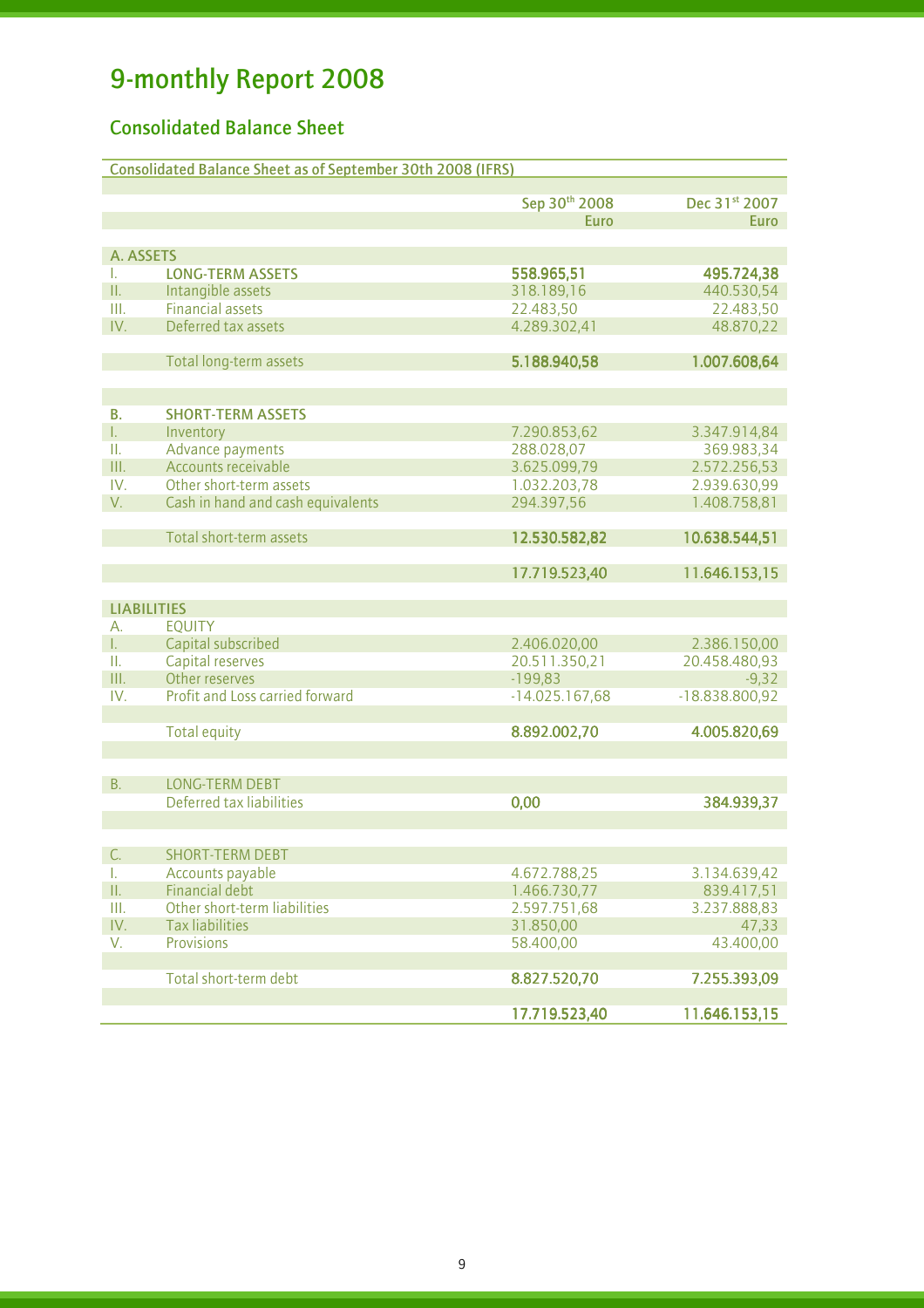l

## Consolidated Income Statement

| Consolidated Income Statement as of September 30th 2008 (IFRS) |  |
|----------------------------------------------------------------|--|
|                                                                |  |

|                                               |           | Jan-Sep 2008<br><b>Euro</b> | Jan-Sep 2007<br><b>Euro</b> |
|-----------------------------------------------|-----------|-----------------------------|-----------------------------|
|                                               |           |                             |                             |
| <b>Sales</b>                                  |           | 55.693.609,05               | 37.183.836,01               |
| Other operating income                        |           | 3.161.302,10                | 1.935.233,02                |
|                                               |           |                             |                             |
| <b>Total sales</b>                            |           | 58.854.911,15               | 39.119.069,03               |
|                                               |           |                             |                             |
| Cost of materials                             |           | -34.897.622,54              | $-23.420.740,52$            |
| Personnel costs                               |           | $-2.891.205,57$             | $-2.344.381,37$             |
| of which cash                                 |           | $(-2.847.078,99)$           | $(-2.302.269,10)$           |
| of which non-cash                             |           | $(-44.126,58)$              | $(-42.112,27)$              |
| Depreciation                                  |           | $-275.639,34$               | $-207.057,21$               |
| Other expenses                                |           | $-18.557.983,79$            | $-12.734.138,07$            |
| of which logistics / fulfillment              |           | $(-11.697.957,82)$          | $(-9.018.165,20)$           |
| of which marketing                            |           | $(-3.336.572,48)$           | $(-2.098.891,48)$           |
| of which payment                              |           | $(-578.744, 75)$            | $(-329.226, 49)$            |
|                                               |           |                             |                             |
| <b>Operating income (excluding IPO costs)</b> |           | 2.232.459,91                | 412.751,86                  |
|                                               |           |                             |                             |
|                                               |           |                             |                             |
| <b>IPO</b> costs                              |           | $-1.981.354,51$             | 0,00                        |
|                                               |           |                             |                             |
| <b>Operating income after IPO costs</b>       |           | 251.105,40                  | 412.751,86                  |
| <b>Financial income</b>                       |           | 11.757,51                   | 10.705,82                   |
| <b>Financial expense</b>                      |           | $-37.136,56$                | $-35.137,32$                |
|                                               |           |                             |                             |
| Pre-tax profit                                |           | 225.726,35                  | 388.320,36                  |
|                                               |           |                             |                             |
| Taxes on income                               |           | 4.587.906,89                | $-130.504,39$               |
|                                               |           |                             |                             |
| Consolidated net profit                       |           | 4.813.633,24                | 257.815,97                  |
|                                               |           |                             |                             |
| Consolidated profit / loss per share          |           |                             |                             |
| undiluted                                     | EUR/share | 2,02                        | 0,19                        |
| diluted                                       | EUR/share | 2,01                        | 0,18                        |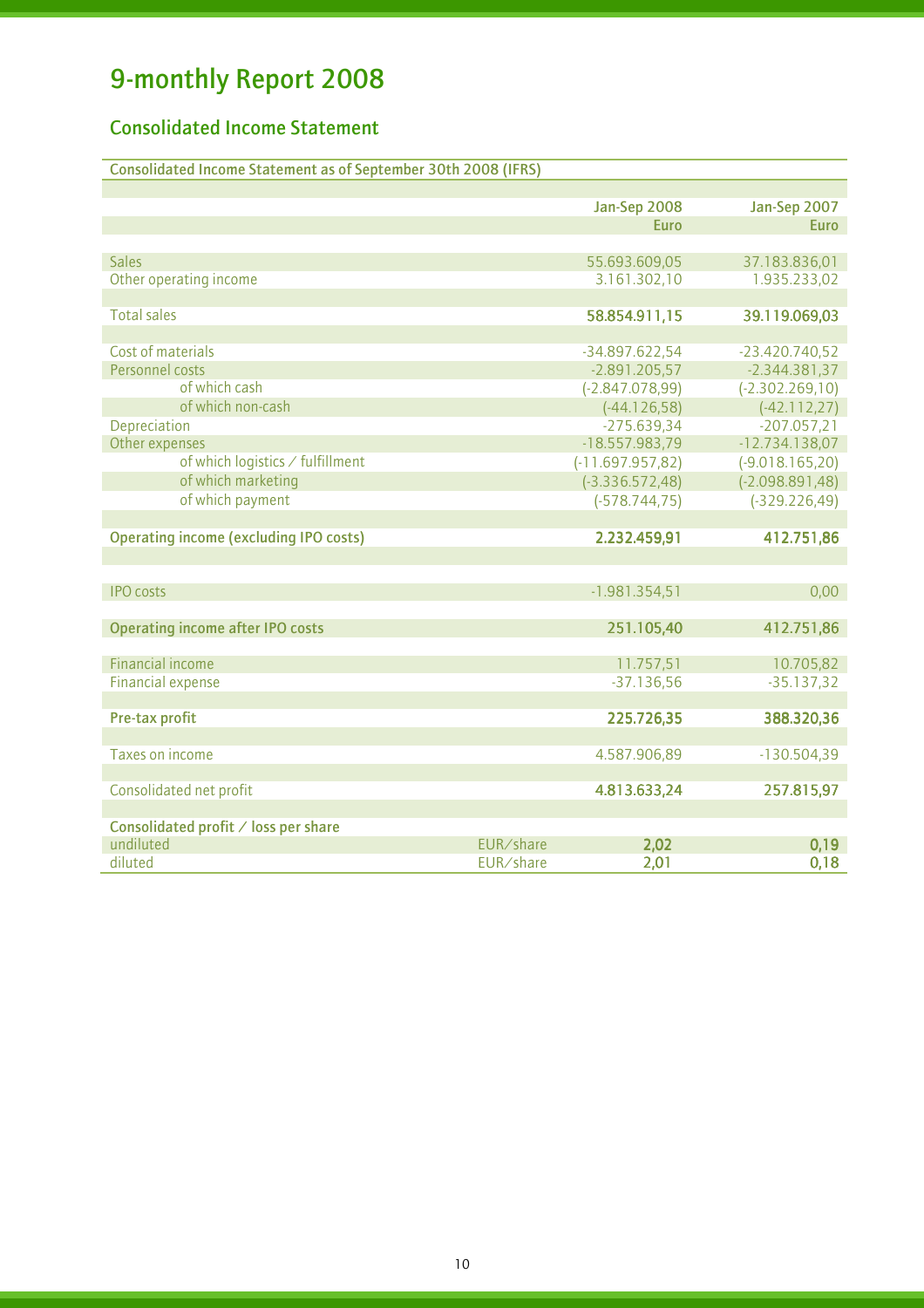l

## Consolidated Cash Flow Statement

| Consolidated Cash Flow Statement as of September 30th 2008 (IFRS) |                 |                 |
|-------------------------------------------------------------------|-----------------|-----------------|
|                                                                   |                 |                 |
|                                                                   | 31.06.2008      | 31.06.2007      |
|                                                                   | Euro            | Euro            |
|                                                                   |                 |                 |
| Cash-flow from operating activities                               |                 |                 |
| Pre-tax operating profit                                          | 225.726,35      | 388.320,36      |
| Allowances for:                                                   |                 |                 |
| depreciation of fixed assets                                      | 275.639,34      | 207.057,21      |
| non-cash personnel expenses                                       | 44.126,58       | 42.112,27       |
| non-cash IPO expenses                                             | 1.371.110,83    | 0,00            |
| other non-cash expenses                                           | 126.088,71      | 0,00            |
| <b>Financial expenses</b>                                         | 37.136,56       | 35.137,32       |
| <b>Financial income</b>                                           | $-11.757,51$    | $-10.705,82$    |
| Changes in:                                                       |                 |                 |
| Inventory                                                         | $-3.942.938,78$ | 18.386,21       |
| <b>Advance Payments</b>                                           | 81.955,27       | $-155.075,77$   |
| Accounts receivable                                               | $-1.052.843,26$ | $-1.005.740,45$ |
| Other short-term assets                                           | 536.316,38      | $-992.510,66$   |
| Accounts payable                                                  | 1.538.148,83    | $-222.759,07$   |
| <b>Other liabilities</b>                                          | $-640.137,15$   | 1.110.060,07    |
| <b>Provisions</b>                                                 | 15.000,00       | 10.600,00       |
| Tax                                                               | $-37.464,67$    | $-8.589,97$     |
| Interest income                                                   | 11.757,51       | 10.705,82       |
|                                                                   |                 |                 |
| Cash-flow from operating activities                               | $-1.422.135,01$ | $-573.002,48$   |
|                                                                   |                 |                 |
| Cash-flow from investing activities                               |                 |                 |
| <b>Fixed Assets (net position)</b>                                | $-311.015,64$   | $-703.057,64$   |
|                                                                   |                 |                 |
| <b>Cash-flow from investing activities</b>                        | $-311.015,64$   | $-703.057,64$   |
|                                                                   |                 |                 |
| Cash-flow from financing activities                               |                 |                 |
| Capital increase                                                  | 28.612,70       | 1.895.200,00    |
| Loan repayments                                                   | $-610.233,64$   | 0,00            |
| Interest paid                                                     | $-37.136,56$    | $-35.137,32$    |
|                                                                   |                 |                 |
| Cash-flow from financing activities                               | $-618.757,50$   | 1.860.062,68    |
|                                                                   |                 |                 |
| Net change of cash and cash equivalents                           | $-2.351.908,15$ | 584.002,56      |
|                                                                   |                 |                 |
| Cash and cash equivalents at the beginning of the period          | 1.179.574,94    | 596.632,78      |
|                                                                   |                 |                 |
| Cash and cash equivalents at the end of the period                | $-1.172.333,21$ | 1.180.635,34    |
|                                                                   |                 |                 |
| Composition of funds balance at the end of the period             |                 |                 |
| Cash in hand, bank deposits, cheques                              | 294.397,56      | 1.192.868,17    |
| Overdraft balances                                                | $-1.466.730,77$ | $-12.232,83$    |
|                                                                   |                 |                 |
|                                                                   | $-1.172.333,21$ | 1.180.635,34    |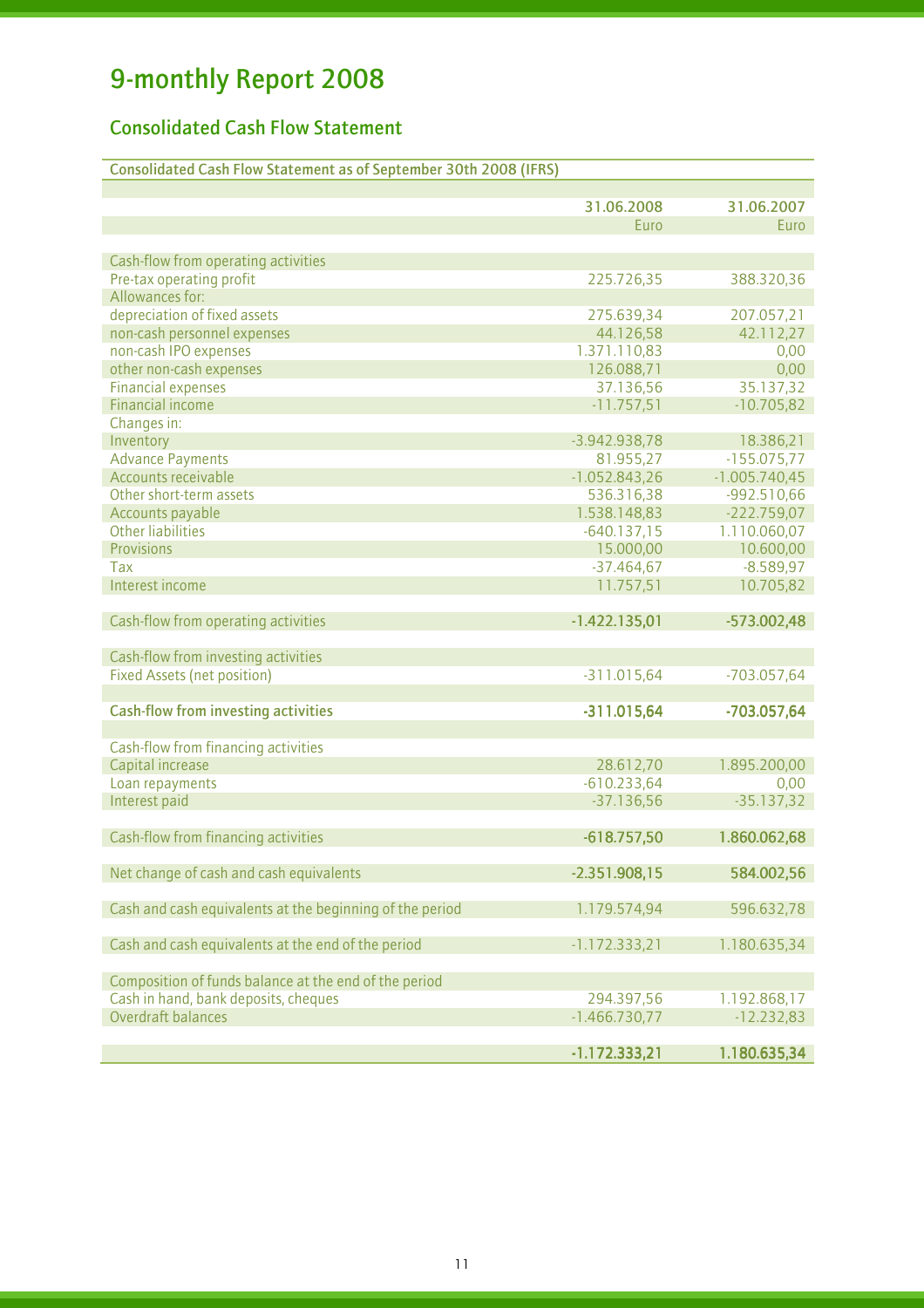l

## Consolidated changes in equity

Consolidated changes in equity as of September 30th 2008 (IFRS)

|                                 | Capital      | <b>Capital reserves</b> | <b>Other</b> | Accumulated      | <b>Total</b> |
|---------------------------------|--------------|-------------------------|--------------|------------------|--------------|
|                                 | subscribed   |                         | reserves     | profit or loss   |              |
|                                 | Euro         | Euro                    |              | Euro             | Euro         |
|                                 |              |                         |              |                  |              |
| As of Jan 1st 2008              | 2.386.150,00 | 20.458.480,93           | $-9,32$      | $-18.838.800,92$ | 4.005.820,69 |
| Additions from capital increase |              |                         |              |                  |              |
| / stock options                 | 19.870,00    | 52.869,28               | 0,00         | 0,00             | 72.739,28    |
| Currency equalisation item      | 0,00         | 0,00                    | $-190,51$    | 0,00             | $-190,51$    |
| Net profit / loss 9 months 2008 | 0,00         | 0,00                    | 0,00         | 4.813.633,24     | 4.813.633,24 |
|                                 |              |                         |              |                  |              |
| As of Sep 30th 2008             | 2.406.020,00 | 20.511.350,21           | $-199,83$    | $-14.025.167,68$ | 8.892.002,70 |
|                                 |              |                         |              |                  |              |
|                                 |              |                         |              |                  |              |
| As of Jan 1st 2007              | 460.000,00   | 20.388.942,56           | 0,00         | $-19.464.815,97$ | 1.384.126,59 |
|                                 |              |                         |              |                  |              |
| Additions from exercise of      |              |                         |              |                  |              |
| convertible debentures          | 13.800,00    | 0,00                    | 0,00         | 0,00             | 13.800,00    |
| Additions from capital increase |              |                         |              |                  |              |
| / stock options                 | 1.895.200,00 | 0,00                    | 0,00         | 0,00             | 1.895.200,00 |
| Currency equalisation item      | 0,00         | 42.112,27               | 0,00         | 0,00             | 42.112,27    |
| Net profit / loss H1 2008       | 0,00         | 0,00                    | 0,00         | 257.815,97       | 257.815,97   |
|                                 |              |                         |              |                  |              |
| As of Sep 30th 2007             | 2.369.000,00 | 20.431.054,83           | 0,00         | $-19.207.000,00$ | 3.593.054,83 |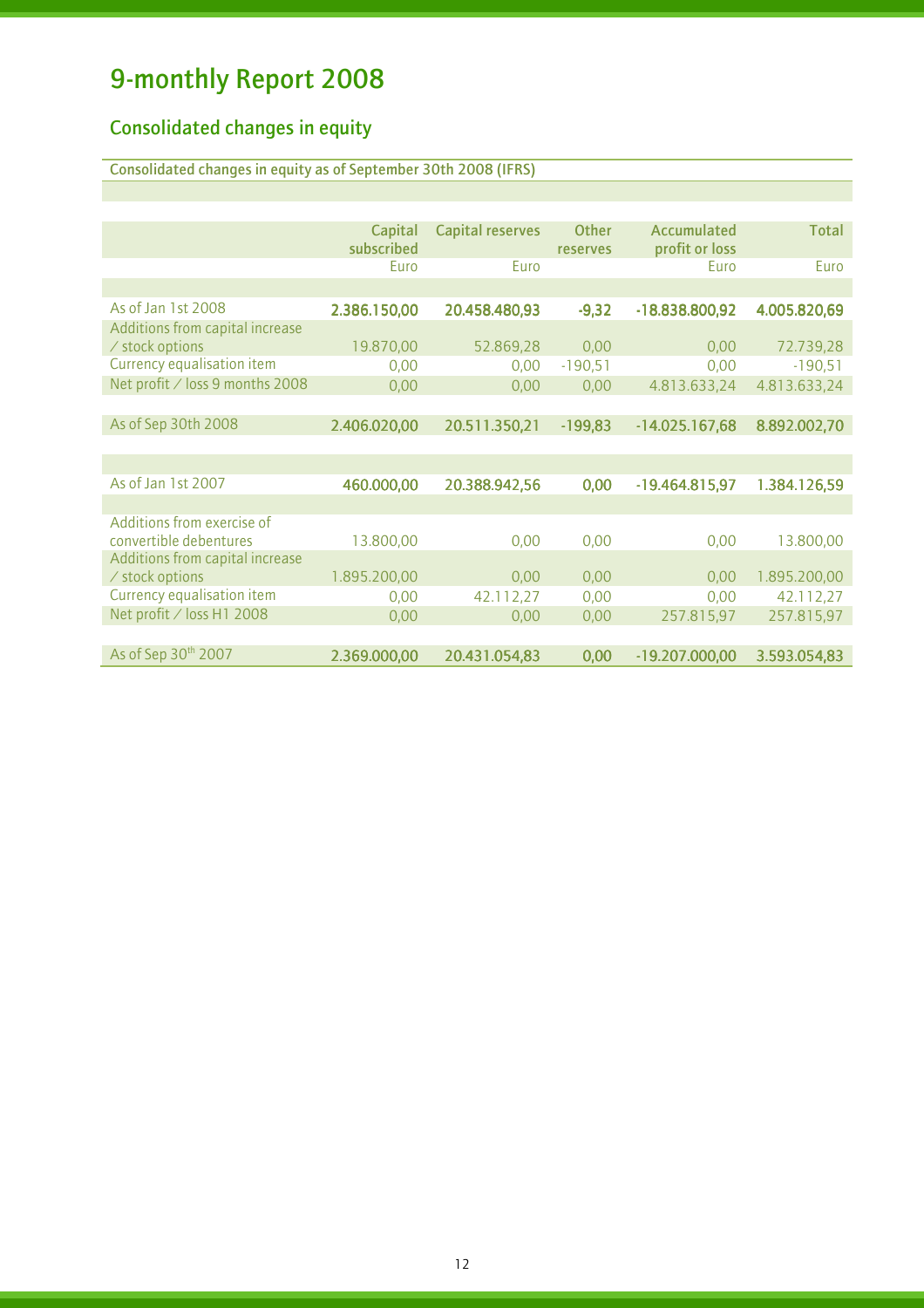### Consolidated Notes

l

### Notes and comments regarding the 9M 2008 accounts

#### Accounting principles

The quarterly reports q3 2008 were prepared in accordance with the International Financial Reporting Standards (IFRS) and are based on the same basic accounting principles as applied to the company's 2007 annual accounts.

#### Consolidation principles

The consolidated companies are: zooplus AG / Unterfoehring / Germany (registered under Amtsgericht Muenchen HRB 125080), Matina GmbH / Rosenheim / Germany (registered under Amtsgericht Traunstein HRB 16034) as well as Bitiba GmbH / Hannover / Germany (registered under Amtsgericht Hannover HRB 200699) and zooplus services ltd (formerly zooplus retail ltd) Oxford / UK (registered under company number 6118453, Companies House Cardiff). All subsidiaries are 100 % owned by zooplus AG.

#### Segmental reporting

zooplus AG is only active in one specific business segment; i.e. pet supplies retail within the European Union. All types of products sold

are homogenous and indivisible into further specific segments. As an online retailer, the company distributes its products from one central location. Consequently, there are no further geographic segments to be identified. Moreover, the company does not internally divide along any other segments. As a consequence, the company does not report along separate business segments.

#### Earnings per share

Earnings per share (pre-dilution) are calculated on a weighted-average basis. During the period, the weighted average of shares was 2.391.626. Consequently, earnings per share (pre-dilution) were EUR 2,02 (previous year EUR 0,19).

Earnings per share (diluted) are calculated on a weighted-average basis of shares in circulation plus the total number of share equivalents resulting out of vested stock options which have not been exercised. As of September 31st 2008, 19.870 such share equivalents were in existence. The dilutory effect only marginally affects earnings per share at EUR 2,01 (previous year EUR 0,18).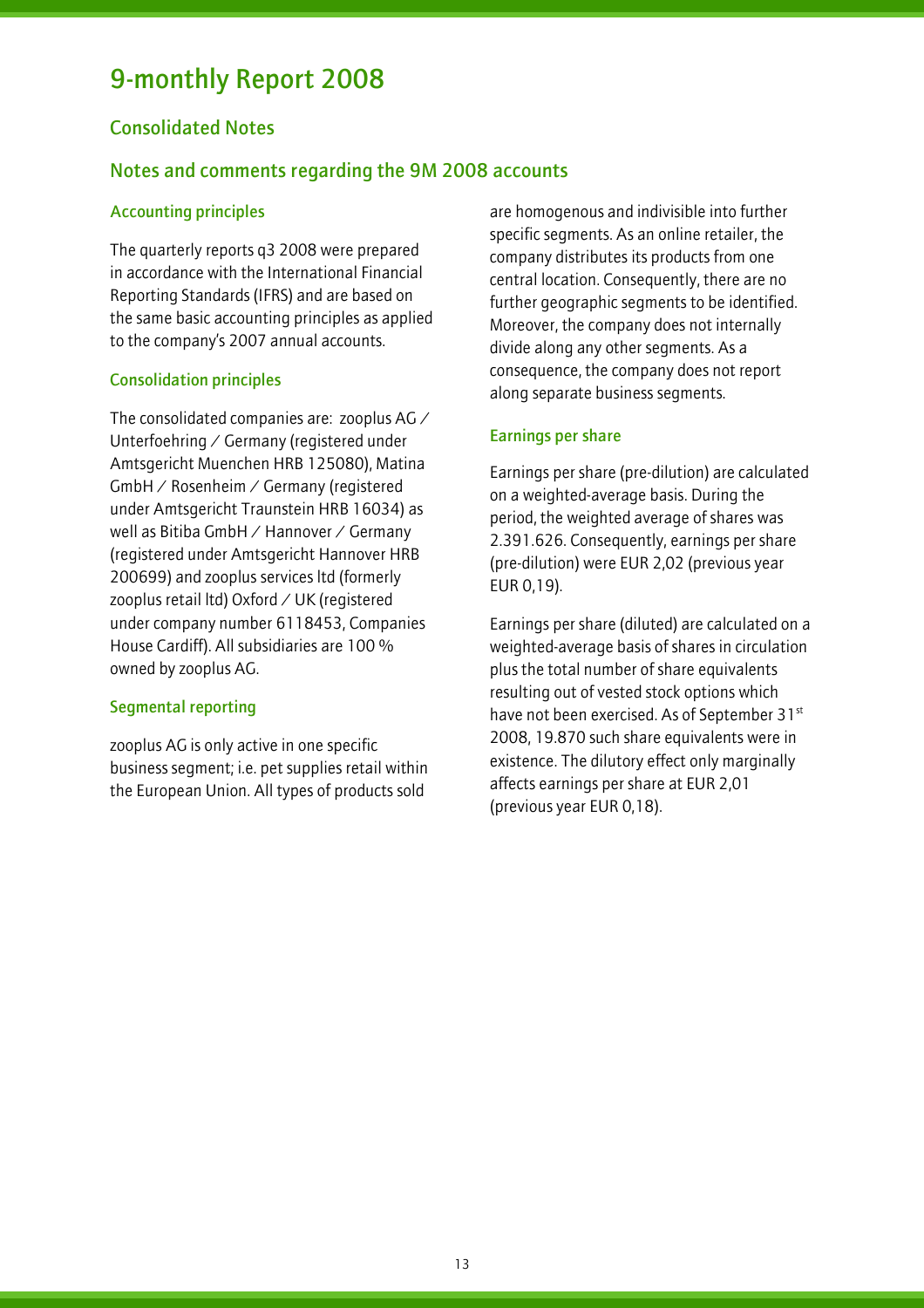## Financial calendar

| <b>Extraordinary General Meeting</b>    | December 12th 2008 |
|-----------------------------------------|--------------------|
| Publication of annual report 2008       | April 9th 2008     |
| Annual General Shareholder Meeting 2009 | 02 2009            |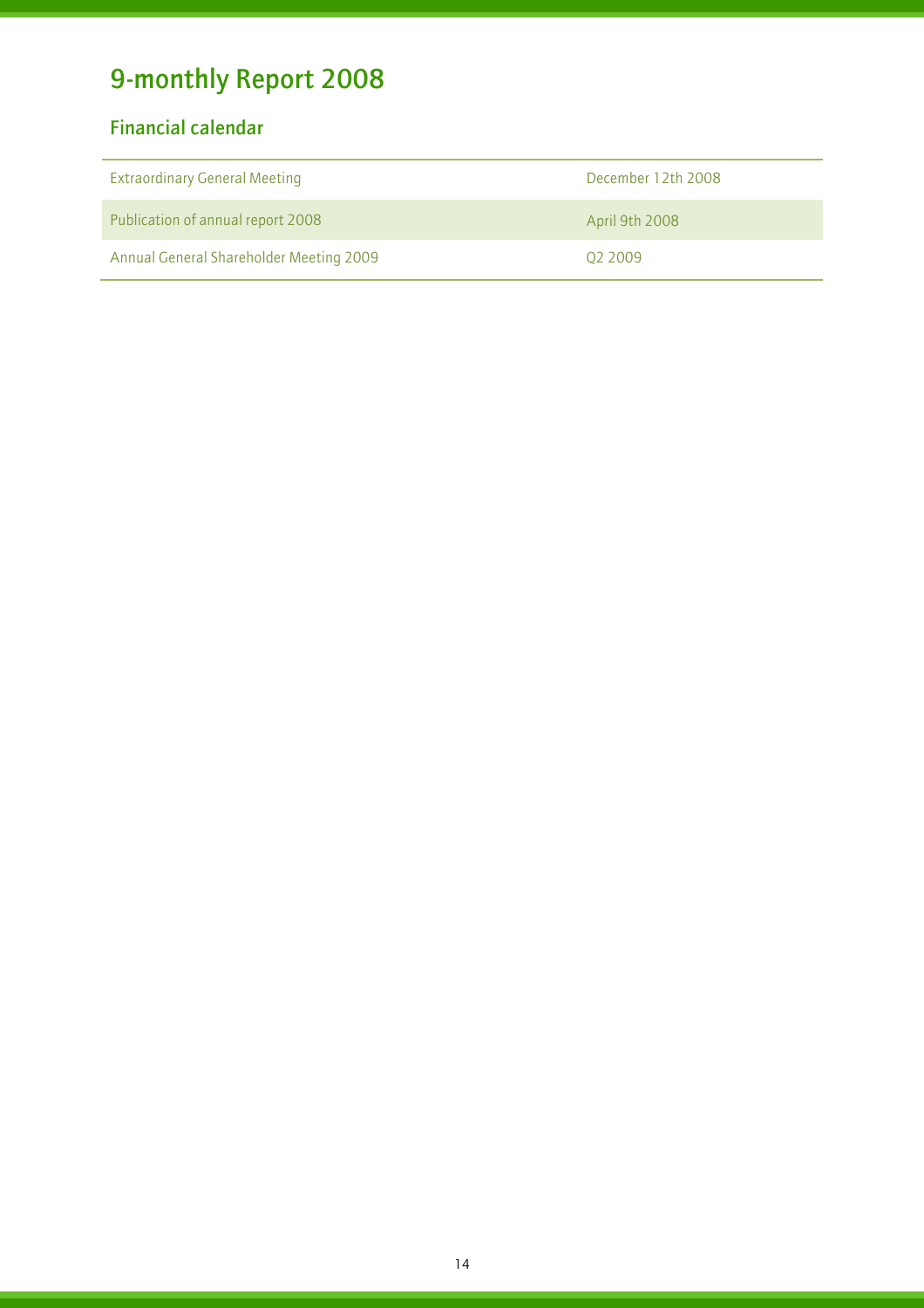## Imprint

l

## zooplus AG

Published by zooplus AG Sonnenstrasse 15 80331 München Germany

www.zooplus.de

### Investor Relations Contact

Henryk Deter cometis AG Unter den Eichen 7 / Gebäude D 65195 Wiesbaden Germany

Tel: +49 (0)611 - 20 585 5-13 Fax: +49 (0)611 - 20 585 5-66

deter@cometis.de